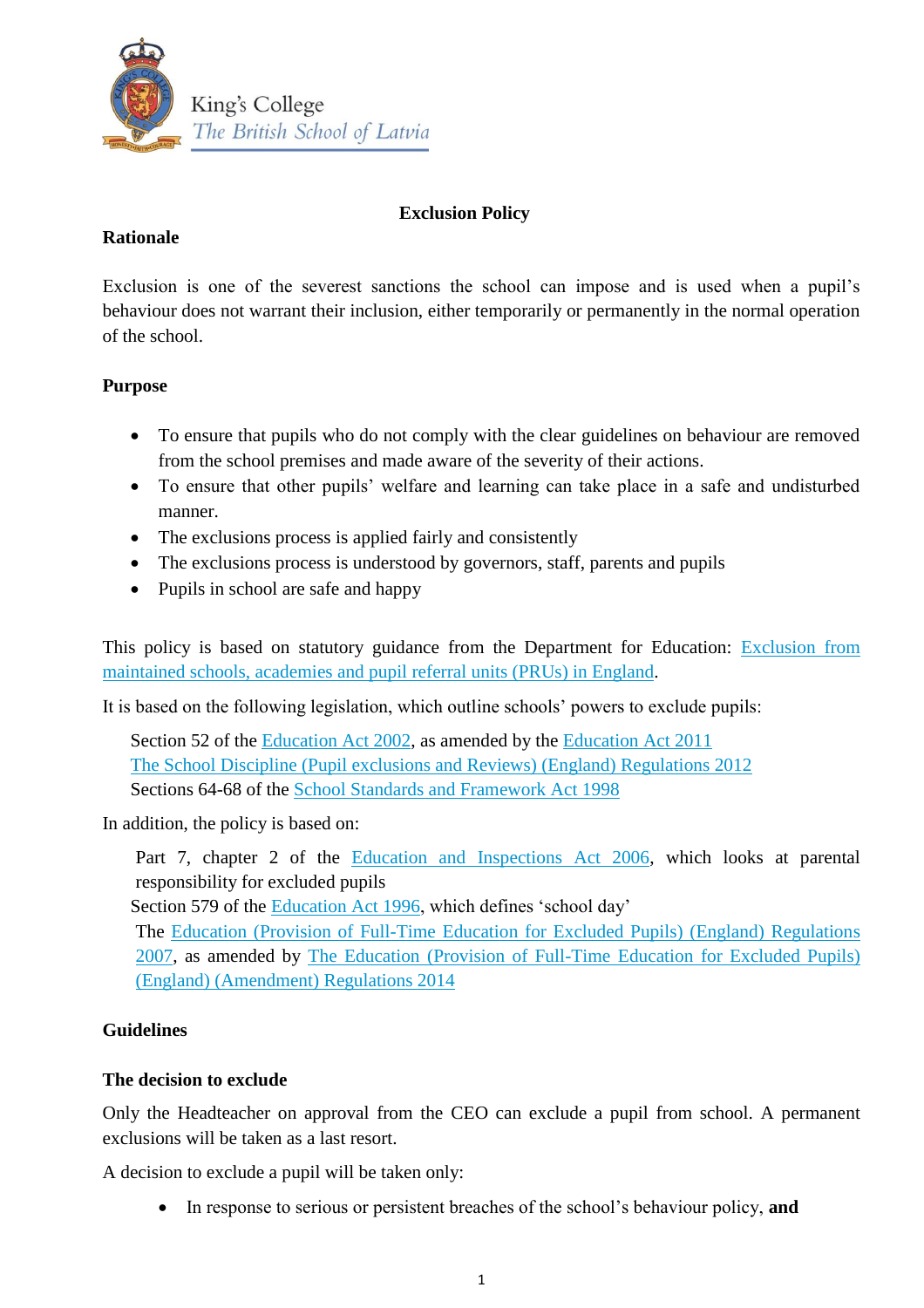

 If allowing the pupil to remain in school would seriously harm the education or welfare of others.

Before deciding whether to exclude a pupil, either permanently or for a fixed period, the Headteacher will:

- Consider all the relevant facts and evidence, including whether the incident(s) leading to the exclusion were provoked.
- Allow the pupil to give their version of events.
- Consider if the pupil has special educational needs (SEN).
- Exclusion will not be used for isolated minor offences.
- The Heads of Primary and Secondary should ensure they investigate and recommend a course of action to the Headteacher, The decision to exclude temporarily can only be made by the Headteacher (or head of Primary in her absence). Permanent exclusion requires the approval of the Chief Executive or Chairman of the Board.
- When an incident has occurred which merits exclusion, the pupil and his/her parents are notified with minimal delay. This is usually by telephone.
- If attitude/ behaviour meriting exclusion occurs early in the day, the pupil is usually isolated for the rest of the day (or at least until their parents can collect them).
- There is no "tariff" of offences for which exclusion may be used. Each situation and student will be treated individually.
- Most exclusions are for one or two days and are designed as a warning. Longer exclusions are the exception.
- It should be noted that in any case under investigation that may lead to an exclusion (internal or external) the Head of Primary, or Secondary, as appropriate must contact the parent of the children under investigation to alert them to the fact that an investigation is taking place. This contact must take place on the day the investigation commences or as soon as possible thereafter.
- In any case leading to a permanent exclusion the Headteacher (or Head of Primary if the Headteacher is absent) will consult the CEO before the sanction is applied.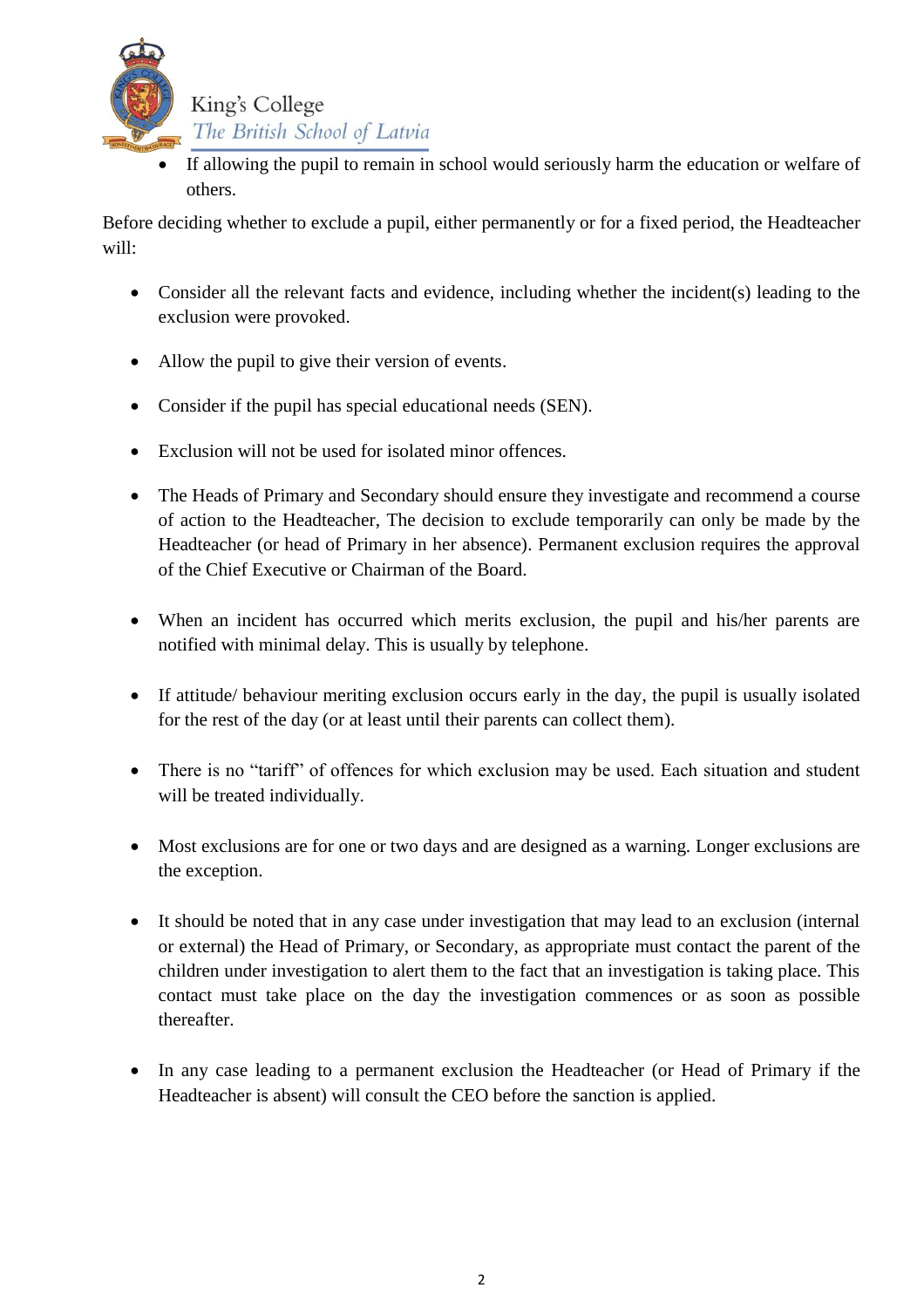

### **Internal Exclusion**

This should be authorised by the Head of Primary or Secondary after consultation with the Headteacher, Or the Head of Primary in the absence of the Headteacher. Work should be collected from subject teachers with communications to all subject staff as to when the pupil is to be readmitted to mainstream lessons. A pupil internally excluded should be supervised by the Head of Primary or Secondary as appropriate. The school Counsellor my also do this as appropriate. The parents of the pupil will be contacted by phone by either the Head of Primary or Secondary to be given details of why the exclusion has been enforced.

### **Fixed Period Exclusion**

Once authorised by the Headteacher, the Head of Primary or Secondary should inform the parents by phone of the exclusion and a detailed letter or email should be sent, signed by the Headteacher, which includes the reasons for suspension, the length of suspension, the right to appeal and the means by which a student will be re-admitted to the school.

Arrangements should be made for a re-admission interview conducted by an appropriate senior member of staff.

#### **Permanent Exclusion**

In extreme cases, usually as a final resort and after a final warning, it may be necessary to exclude a student permanently. This will be the result of extensive discussions with the Headteacher. When notifying parents of a permanent exclusion from school, reference will be made to previous relevant warnings, fixed terms suspensions or other disciplinary measures which preceded the exclusion. The Headteacher will only permanently exclude a pupil after reference to the Chief Executive Officer or the Chairman of the Board.

### **Appeal against Temporary Exclusion**

Parents wishing to appeal against the temporary exclusion of their son/daughter should arrange to meet with the Headteacher upon notification of the exclusion order. In extreme circumstances the right to appeal may be carried out retrospectively in cases where the temporary exclusion is with immediate effect. A successful appeal would result in the matter being expunged from the pupil's school record. Temporary exclusions are not carried out lightly and in all cases, parents will receive advanced written and telephone communication of the decision. Temporary exclusions can range from part of a day up to and including five school days. Generally, these are incremental starting with one day's exclusion. Having served a temporary exclusion, pupils are re-admitted to the school only after being interviewed by a senior member of staff; parents may be required to be present at this interview. The Headteacher's decision regarding all temporary exclusions is final.